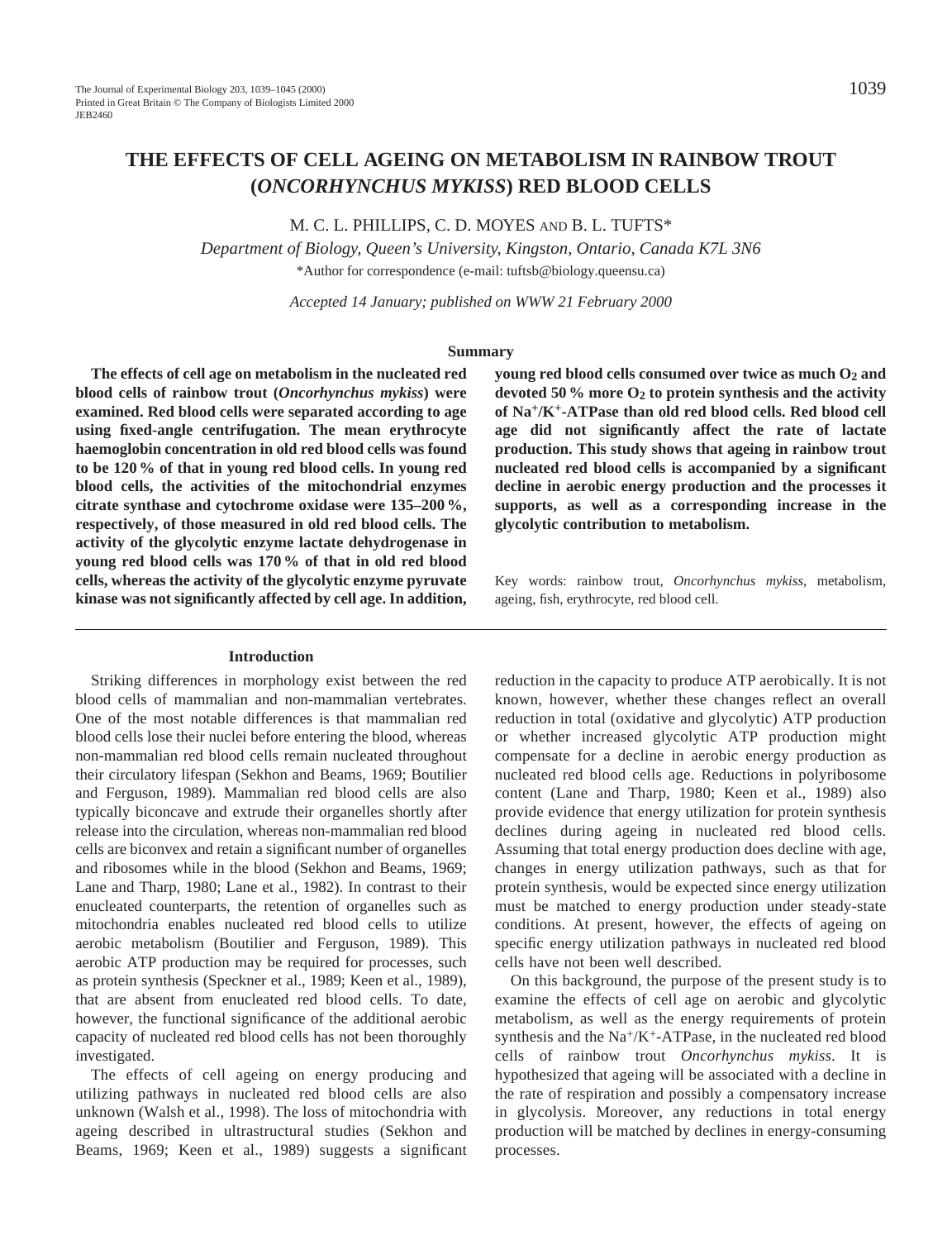#### **Materials and methods**

# *Blood preparation*

Freshwater rainbow trout *Oncorhynchus mykiss* (Walbaum) (1–4 kg) were obtained from a commercial fish hatchery (Pure Springs Trout Farm, Belleville, Ontario, Canada) and held in the Animal Care Facility at Queen's University, Kingston, Ontario. Fish were kept in aerated dechlorinated water at 10–15 °C and fed commercial fish pellets at regular intervals of 3–4 days.

Individual trout were anaesthetized in dechlorinated water containing 250 mg l−<sup>1</sup> tricaine methane sulphonate (MS-222; Sigma) and 500 mg  $l^{-1}$  NaHCO<sub>3</sub> buffer. Blood (approximately 15 ml) was drawn into a syringe *via* caudal puncture and placed in a chilled flask containing heparinized  $(40 i.u.m<sup>1</sup>)$  saline (in mmol l<sup>-1</sup>: 124 NaCl, 5 KCl, 0.5 MgCl<sub>2</sub>, 1.1 CaCl<sub>2</sub>, 5.5 glucose,  $10$  NaHCO<sub>3</sub>). The red blood cells were washed three times with saline, and special care was taken to remove all white blood cells using an aspirator.

#### *Separation of age fractions*

Following the washing procedure, red blood cells were separated into different age fractions using fixed-angle centrifugation. This technique has been used successfully in previous studies (Murphy, 1973; Cohen et al., 1976; Speckner et al., 1989), and only minor modifications were incorporated into the present experiments. Initially, red blood cells were adjusted to a haematocrit of 80 % and filled to the top of a narrow centrifuge tube (diameter 13 mm, length 100 mm, volume 6.5 ml). The red blood cells were then centrifuged (10000 $g$ , temperature 14 °C) for 15 min with a JA-20 rotor inside a centrifuge (Beckman; model J2-21M) at a fixed angle of  $30^{\circ}$  to the vertical. Following centrifugation, six equal 1 ml volumes of red blood cells were carefully removed from the tube using a pipette. Each 1 ml fraction was numbered according to its position in the centrifuge tube (fraction 1 for red blood cells at the top, fraction 6 for red blood cells at the bottom). Individual fractions were then washed twice in saline and kept on ice for subsequent experiments.

## *Experimental protocol and analyses*

The protocol consisted of four separate series of *in vitro* experiments. In the first series, the mean erythrocyte haemoglobin (Hb) concentration (MEHC) was measured in fractions 1–6 for varying centrifugation speeds and times to obtain the best age separation possible. In the second series, the activities of the metabolic enzymes citrate synthase (CS), cytochrome oxidase (COX), pyruvate kinase (PK) and lactate dehydrogenase (LDH) were measured in fractions 1–6. In the third series,  $O_2$  consumption was measured for fractions  $1-6$ , and inhibition experiments with cycloheximide and ouabain were conducted on fractions 1 and 6 only. In the fourth series, lactate production was measured for fractions 1 and 6 only.

### *Haemoglobin*

The Hb content of each fraction was determined using the Hb-cyanide method (Betke and Savelsberg, 1950; van Kampen and Zijlstra, 1961) and a DU 640 spectrophotometer (Beckman). The haematocrit (Hct) of each fraction was measured after centrifuging the samples for 4 min in an IEC MB microhaematocrit centrifuge (Damon/IEC Division). MEHC for each fraction was calculated as [Hb]/Hct.

## *Pyruvate kinase, lactate dehydrogenase and citrate synthase*

Enzyme samples were prepared for each age fraction by adding 100 µl of packed red blood cells to 1 ml of cell extraction buffer (20 mmol l<sup>-1</sup> Hepes, pH 7.0, 1 mmol l<sup>-1</sup> EDTA, 0.1 % Triton X-100) followed by vortexing and sonication for several seconds at a low setting. Samples were frozen at −80 °C until the day of the assay. PK activity was measured at 25 °C using a Spectramax Plus plate spectrophotometer (Molecular Devices) and detected at 340 nm as the rate of disappearance of NADH from 300 µl of a mixture containing 50 mmol l<sup>-1</sup> Hepes, pH 7.0, 5 mmol l<sup>-1</sup> ADP,  $100 \text{ mmol } 1^{-1}$  KCl,  $10 \text{ mmol } 1^{-1}$  MgCl<sub>2</sub>,  $0.15 \text{ mmol } 1^{-1}$ NADH, 10 μmol l<sup>-1</sup> fructose 1,6-biphosphate, 5 mmol l<sup>-1</sup> phosphoenolpyruvate and 5 units of LDH. The activity of LDH was determined at 25 °C as the rate of removal of NADH from 300 µl of a mixture containing 20 mmol l−<sup>1</sup> Hepes, pH 7.0, 0.15 mmol l−<sup>1</sup> NADH and 0.5 mmol l−<sup>1</sup> pyruvate. CS activity was measured at 15 °C using a DU 640 spectrophotometer (Beckman) and detected at 412 nm as the rate of formation of 5′,5′-dithiobis-(2′-nitrobenzoic acid) (DTNB) in 1 ml of a mixture containing  $20 \text{ mmol } 1^{-1}$  Tris base,  $0.1 \text{ mmol } 1^{-1}$ DTNB,  $0.12$  mmol l<sup>-1</sup> acetyl coenzyme A and  $0.2$  mmol l<sup>-1</sup> oxaloacetate.

Non-specific thiolase activity for CS, determined in the absence of oxaloacetate, was subtracted from the rate in the complete mixture. The controls for both PK (absence of phosphoenolpyruvate) and LDH (absence of pyruvate) displayed no detectable activities.

### *Cytochrome oxidase*

Packed red blood cells  $(200 \,\mu\text{I})$  from each fraction were suspended in  $800 \mu l$  of saline, sonicated  $(2 s, low setting)$  and centrifuged for  $5 \text{ min}$  at  $1000 g$  in a MicroMax centrifuge (IEC). The resulting nuclear pellet was discarded, and the supernatant was centrifuged for an additional 10 min at  $10000g$  to isolate the mitochondrial pellet, which was then resuspended in 200 µl of cell extraction buffer. COX was assayed at 25 °C and 550 nm using a Spectramax Plus plate spectrophotometer (Molecular Devices). The specific activity of each fraction was measured by detecting the rate of reduction of cytochrome  $c$  in 200  $\mu$ l of a mixture containing 50 mmol l−<sup>1</sup> Tris base, 50 µmol l−<sup>1</sup> cytochrome *c* and 0.5 % Tween 20. COX activities were expressed on the basis of the starting volumes of blood.

## *Rates of O2 consumption*

Blood from each of the six age fractions (2 ml at a Hct of 20 %) was equilibrated with humidified air at  $15^{\circ}$ C in a gently rotating aerated flask for 1 h. Following the equilibration period, a 600 µl sample of blood was added to an air-tight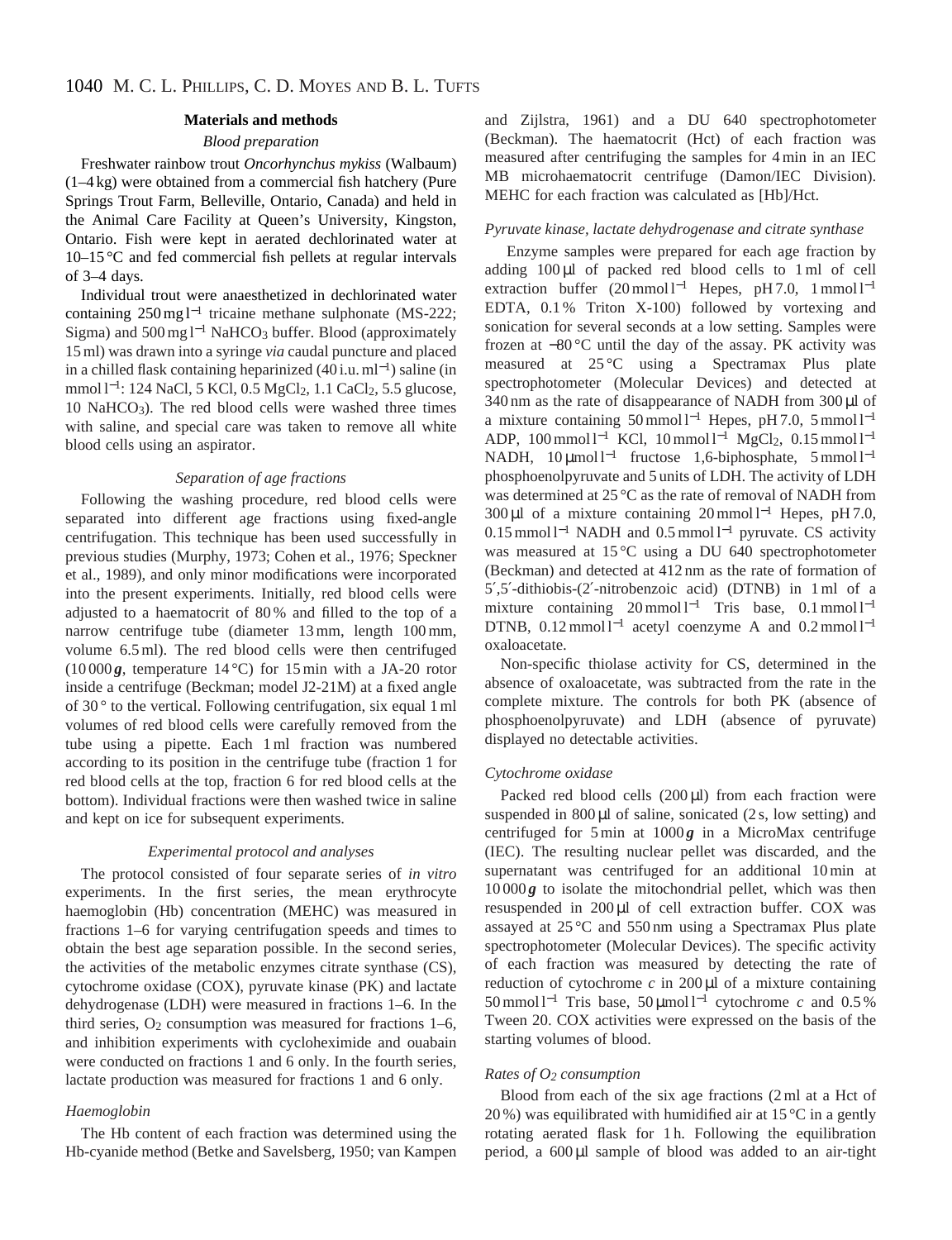chamber fitted with an E5046 *P*<sub>O2</sub> electrode (Radiometer) and gently stirred for 12 min at 15 °C. During this time, the change in  $O_2$  partial pressure ( $P_{O_2}$ ) of each fraction was measured with an OM200 O2 analyzer (Cameron Instrument Company) and recorded with an Omniscribe D-5000 physiograph chart recorder (Allen Datagraph). As described by Wood et al. (1990), preliminary experiments showed that Hb remained fully saturated during the measurement period and, therefore, that the change in  $P_{\text{O}_2}$  represented red blood cell  $\text{O}_2$ consumption from the surrounding medium rather than the removal of  $O_2$  from Hb. The relative percentage of  $O_2$ consumption required for protein synthesis was determined by comparing  $O_2$  consumption in the presence and absence of cycloheximide at a final concentration of  $100 \mu g$  ml<sup>-1</sup> (Currie and Tufts, 1997). The relative percentage of  $O<sub>2</sub>$  consumption required for the Na+/K+-ATPase was also determined by comparing  $O_2$  consumption in the presence and absence of ouabain at a final concentration of 0.1 mmol l<sup>−1</sup> (Tufts and Boutilier, 1991). An  $O_2$  solubility constant of 1.7745 µmol l<sup>−</sup>1mmHg−<sup>1</sup> (1 mmHg=0.133 kPa; Boutilier et al., 1984) was used to calculate the rate of  $O<sub>2</sub>$  consumption from changes in  $P_{\text{O}_2}$ .

## *Lactate production*

Blood from fractions 1 and 6 (4 ml at a Hct of 20 %) was equilibrated with humidified air in a gently rotating aerated flask for 1 h at 15 °C. Following the initial equilibration period, 2 ml of blood from each fraction was treated with humidified N2 for 2 h to induce anoxia, while the remaining 2 ml continued to be equilibrated with humidified air for 2 h. Blood samples of 1 ml were taken for both fractions after the 1 h equilibration period and at the end of the 2 h aeration/anoxic period to be acidified in preparation for the lactate assay. Samples were acidified with 0.1 ml of 70 % perchloric acid and centrifuged for  $5 \text{ min}$  at  $14000 g$ . The supernatant was neutralized by adding 0.3 ml of saturated Tris base followed by 0.2 ml of 2 mol l−<sup>1</sup> KOH and then centrifuged again for 1 min at 14 000 *g*. Supernatants were frozen at −80 °C until the day of the assay. Lactate concentrations were determined using the hydrazine sink method. Briefly, 150 µl of sample was added to 150 µl of assay mixture (400 mmol l−<sup>1</sup> hydrazine, 1 mol l−<sup>1</sup> glycine,  $2 \text{ mmol } 1^{-1}$  EDTA, 4 mmol  $1^{-1}$  NAD<sup>+</sup>, 2 units of LDH, pH 9.5), and the reaction was followed for 40 min to completion. Lactate standards of varying known concentrations were also run in parallel during this time. The lactate concentrations of both samples and standards were assayed in triplicate at 340 nm with a Spectramax Plus plate spectrophotometer (Molecular Devices). The lactate concentrations measured after the 1 h equilibration period were subtracted from those measured after the 2 h interval of aeration/anoxia to eliminate starting concentrations.

## *Statistical analyses*

Significant differences  $(P \le 0.05)$  between fraction means were detected using one-way analyses of variance (ANOVAs) and identified using the Student–Newman–Keuls test. In experiments involving only fractions 1 and 6, significant differences ( $P \le 0.05$ ) between fraction means were detected using paired two-tailed *t*-tests.

#### **Results**

#### *Mean erythrocyte haemoglobin concentration*

MEHC increased at a fairly constant rate with fraction age (Fig. 1); fractions 4–6 all displayed significantly higher MEHCs than fraction 1, and the MEHC of fraction 6 was also significantly greater than that of fractions 2 and 3. The fraction 6 mean MEHC of  $250.9 \,\mu g \,\mu l^{-1}$  red blood cells was roughly 120 % of the fraction 1 mean MEHC of 211.6  $\mu$ g  $\mu$ l<sup>-1</sup> red blood cells.

#### *Metabolic enzymes*

Metabolic enzyme activity decreased with red blood cell age for CS, COX and LDH, with mean fraction 1 activities ranging from 135 to 200 % of those in fraction 6.

# *Mitochondrial enzymes (citrate synthase, cytochrome oxidase)*

CS activity fell sharply between fractions 1 and 2, but remained fairly constant across fractions 2–6 (Fig. 2A). The mean fraction 1 CS activity of  $1.75 \text{ nmol }\mu l^{-1}$  red blood cells min−<sup>1</sup> was higher than that of any other fraction and was 135 % of the mean fraction 6 CS activity. Unlike CS, COX activity decreased at a more constant rate across the age fractions (Fig. 2B). The mean fraction 1 COX activity of  $0.06$  nmol  $\mu$ l<sup>-1</sup> red blood cells min<sup>-1</sup> was greater than that in any other fraction and over twice as high as the mean fraction 6 COX activity. Thus, the decrease in COX activity between fractions 1 and 6 was larger in magnitude than the decrease in CS activity between the same two fractions.

### *Glycolytic enzymes (lactate dehydrogenase, pyruvate kinase)*

LDH activity peaked at 1330 nmol  $\mu$ l<sup>-1</sup> red blood cells min<sup>-1</sup>



Fig. 1. Mean erythrocyte haemoglobin concentration (MEHC) in six age fractions of rainbow trout red blood cells. The youngest red blood cells are in fraction 1, and the oldest red blood cells are in fraction 6. The letters a, b and c denote values that are significantly different from those for fraction 1, 2 or 3 ( $P \le 0.05$ ,  $N=6$ ), respectively. All values are expressed as means  $\pm$  s.E.M.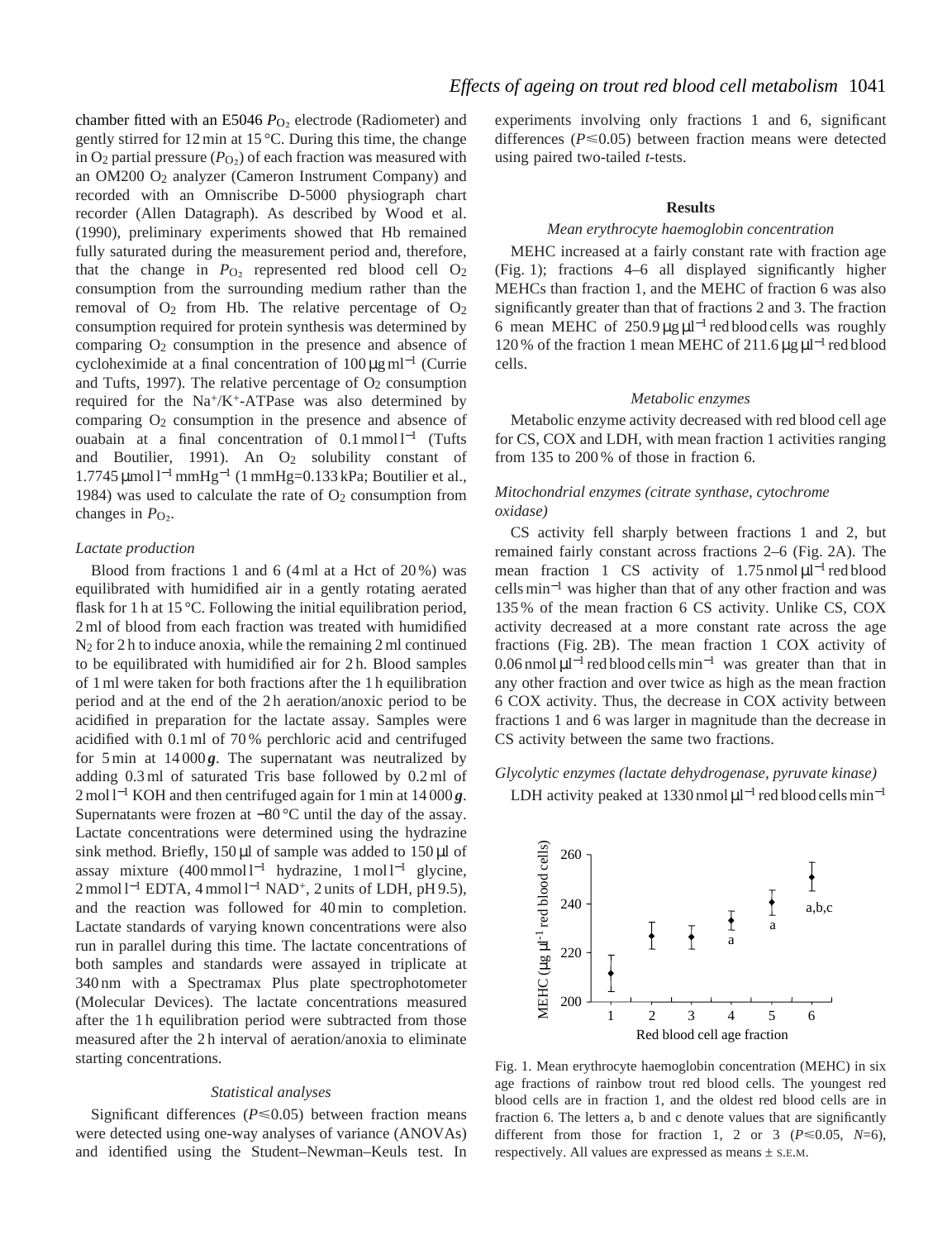Fig. 2. Activities of the metabolic enzymes citrate synthase (CS) (A), cytochrome oxidase (COX) (B), lactate dehydrogenase (LDH) (C) and pyruvate kinase (PK) (D) in six age fractions of rainbow trout red blood cells (rbcs). The youngest red blood cells are in fraction 1, and the oldest red blood cells are in fraction 6. The letters a and b denote values that are significantly different from those for fraction 1 and 2 ( $P \le 0.05$ ,  $N=6$ ), respectively. All values are expressed as means  $\pm$  S.E.M.



in fraction 1 and decreased sharply in the younger fractions, but levelled off in the older fractions (Fig. 2C). The mean fraction 1 LDH activity was 170 % of the mean fraction 6 LDH activity. PK activity was not significantly affected by fraction age (Fig. 2D). However, the mean fraction 1 PK activity of 666.2 nmol  $\mu$ l<sup>-1</sup> red blood cells min<sup>-1</sup> was roughly 130 % of the mean fraction 6 PK activity.

## *Rates of O2 consumption*

The rate of  $O_2$  consumption decreased significantly with fraction age (Fig. 3). The mean fraction  $1\text{ O}_2$  rate of consumption was  $0.193$  nmol  $O_2 \mu l^{-1}$  red blood cells min<sup>-1</sup>, higher than that in any other fraction and over twice as high as the mean fraction 6 rate of  $O<sub>2</sub>$  consumption. The difference in



Fig. 3. Rates of  $O_2$  consumption in six age fractions of rainbow trout red blood cells (rbcs). The youngest red blood cells are in fraction 1, and the oldest red blood cells are in fraction 6. The letter a denotes values that are significantly different from that for fraction 1  $(P \le 0.05, N=6)$ . All values are expressed as means  $\pm$  s.e.m.

rates of  $O_2$  consumption between fractions 1 and 6 was similar in magnitude to the decrease in COX activity observed for the same two age fractions.

Exposure of fractions 1 and 6 to the respiratory inhibitors cycloheximide or ouabain resulted in decreases in rates of  $O<sub>2</sub>$ consumption for both fractions in comparison with uninhibited rates (Fig. 4). Proportionally, the decrease in the rate of  $O<sub>2</sub>$ consumption from the uninhibited rates did not differ between fractions 1 and 6 for either cycloheximide (fraction 1 decreased by 26.4 % compared with 27.0 % for fraction 6) or ouabain (fraction 1 decreased by 36.6 % compared with 40.1 % for fraction 6). However, differences in the total  $O<sub>2</sub>$  requirements of both protein synthesis and the  $Na^+/K^+$ -ATPase were observed (Fig. 5). Inhibition of protein synthesis with cycloheximide caused the mean fraction 1 rate of  $O_2$ consumption to decrease by  $0.060$  nmol  $O_2 \mu l^{-1}$  red blood cells min−<sup>1</sup> compared with a reduction of only  $0.037$  nmol  $O_2 \mu l^{-1}$  red blood cells min<sup>-1</sup> for fraction 6. Inhibition of the  $Na^{+}/K^{+}$ -ATPase with ouabain caused the mean fraction 1 rate of  $O_2$  consumption to fall by  $0.115$  nmol  $O_2 \mu l^{-1}$  red blood cells min<sup>-1</sup>, while the rate for fraction 6 fell by only 0.067 nmol O2  $\mu$ l<sup>-1</sup> red blood cells min<sup>-1.</sup> Thus, fraction 1 red blood cells devoted approximately 50 % more  $O_2$  consumption towards protein synthesis and the Na+/K+-ATPase than fraction 6 red blood cells.

#### *Lactate production*

The red blood cells in fractions 1 and 6 both significantly increased their rate of lactate production under anoxic conditions compared with those under aerated conditions (Fig. 6). However, no significant differences were observed between fractions 1 and 6 with respect to either aerated or anoxic rates of lactate production.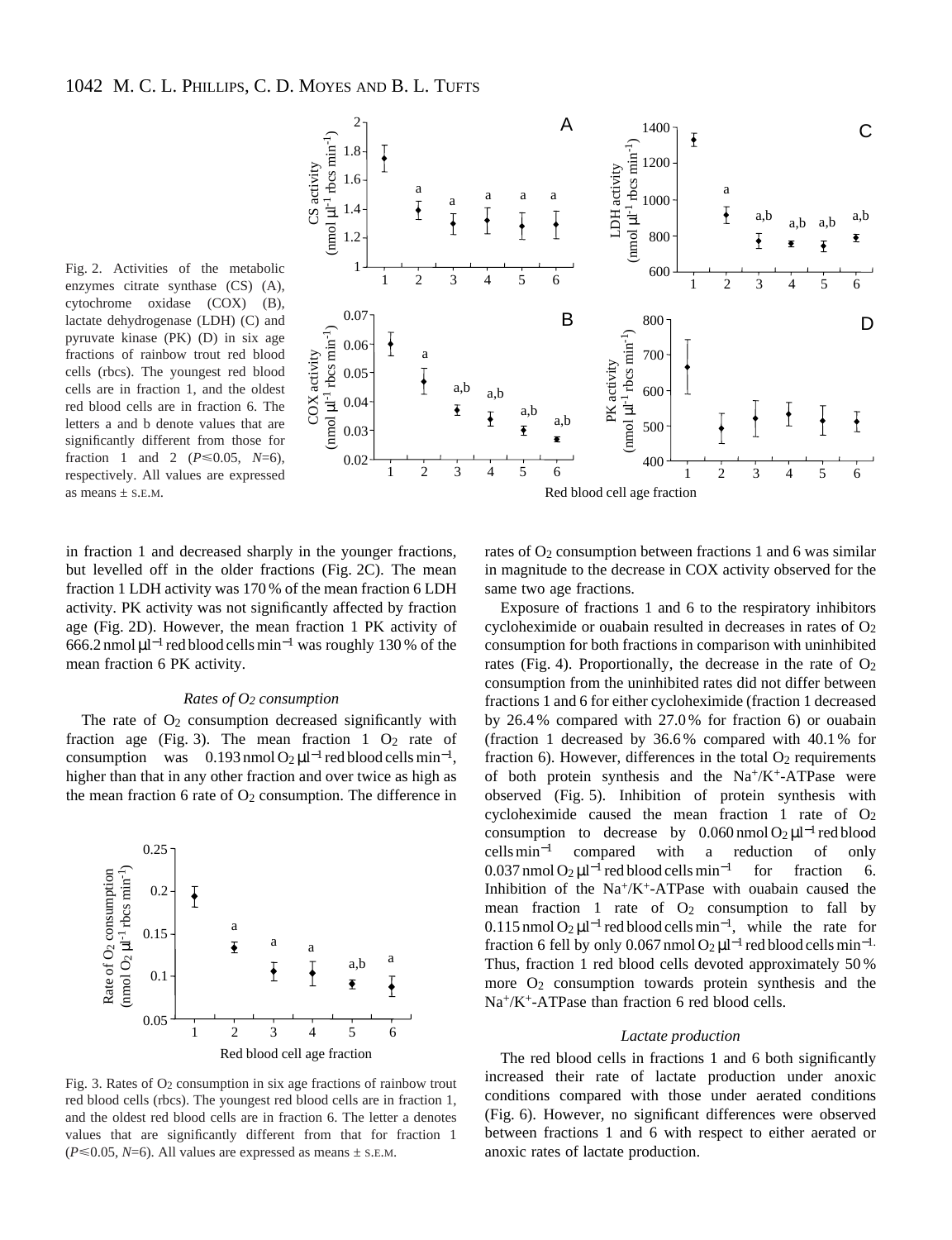

Fig. 4. Effects of the respiratory inhibitors cycloheximide (A) and ouabain (B) on the rate of  $O_2$  consumption of young (fraction 1) and old (fraction 6) rainbow trout red blood cells (rbcs). Asterisks denote a significant difference from the value for uninhibited controls for both fractions 1 and 6 ( $P \le 0.05$ ,  $N=4$ ). No significant differences in the rate of  $O_2$  consumption exist between age groups as a proportion of control rates. All values are expressed as means + S.E.M.

#### **Discussion**

Vertebrate red blood cells can be separated into fractions of different ages using fixed-angle centrifugation (Murphy, 1973; Cohen et al., 1976; Speckner et al., 1989). This technique relies on density differences between young and old cells which result largely from an increase in MEHC during maturation (Tooze and Davies, 1963; Härdig, 1978; Keen et al., 1989). The magnitude of the change in MEHC observed across the six cell fractions in the present study (Fig. 1) was similar to that in previous studies (Speckner et al., 1989). These results therefore confirm that the methodology used in this study was effective in separating trout red blood cells into fractions with different mean ages. Several other aspects of this methodology also warrant discussion. First, previous studies have shown that some degree of contamination between age fractions should be expected when cells are separated using this approach (Piomelli et al., 1967; Beutler, 1985). Thus, the true magnitude of the differences between age fractions will probably be even greater than that measured. Moreover, the magnitude of the differences between young and old cells will also be influenced by the number of fractions chosen for examination. Six fractions were chosen for examination in the present study. This represented the maximum number of fractions that still provided an adequate volume of cells for the analyses.



Fig. 5. The  $O<sub>2</sub>$  consumption requirements for protein synthesis and  $Na^{+}/K^{+}$ -ATPase in young (fraction 1) and old (fraction 6) rainbow trout red blood cells (rbcs). Asterisks denote a significant difference from the value for fraction 1 ( $P \le 0.05$ ,  $N=4$ ). All values are expressed as means + S.E.M.

Nonetheless, it would be expected that the magnitude of any observed differences between the youngest and oldest cell fractions might have been even larger had the cells been separated into a greater number of fractions. Lastly, it is noteworthy that we have shown that the concentration of total DNA does not vary between age fractions (S. G. Lund, M. C. L. Phillips, C. D. Moyes and B. L. Tufts, in preparation). Thus, the differences observed between the age fractions do not reflect significant differences in the number of cells per unit volume between fractions. As documented in numerous previous studies using this approach, the differences observed between fractions in the present study therefore represent the impact of ageing on red blood cell variables.

It is well known that loss of organelles accompanies nucleated red blood cell ageing (Sekhon and Beams, 1969; Lane et al., 1982; Keen et al., 1989). However, the metabolic



Fig. 6. Rates of lactate production in young (fraction 1) and old (fraction 6) rainbow trout red blood cells (rbcs) under conditions of aeration and anoxia. Asterisks denote a significant difference between anoxic and aerated rates of lactate production for both fractions 1 and 6 ( $P \le 0.05$ ,  $N=4$ ). No significant differences exist between fraction 1 and 6 aerated or anoxic rates of lactate production. All values are expressed as means + S.E.M.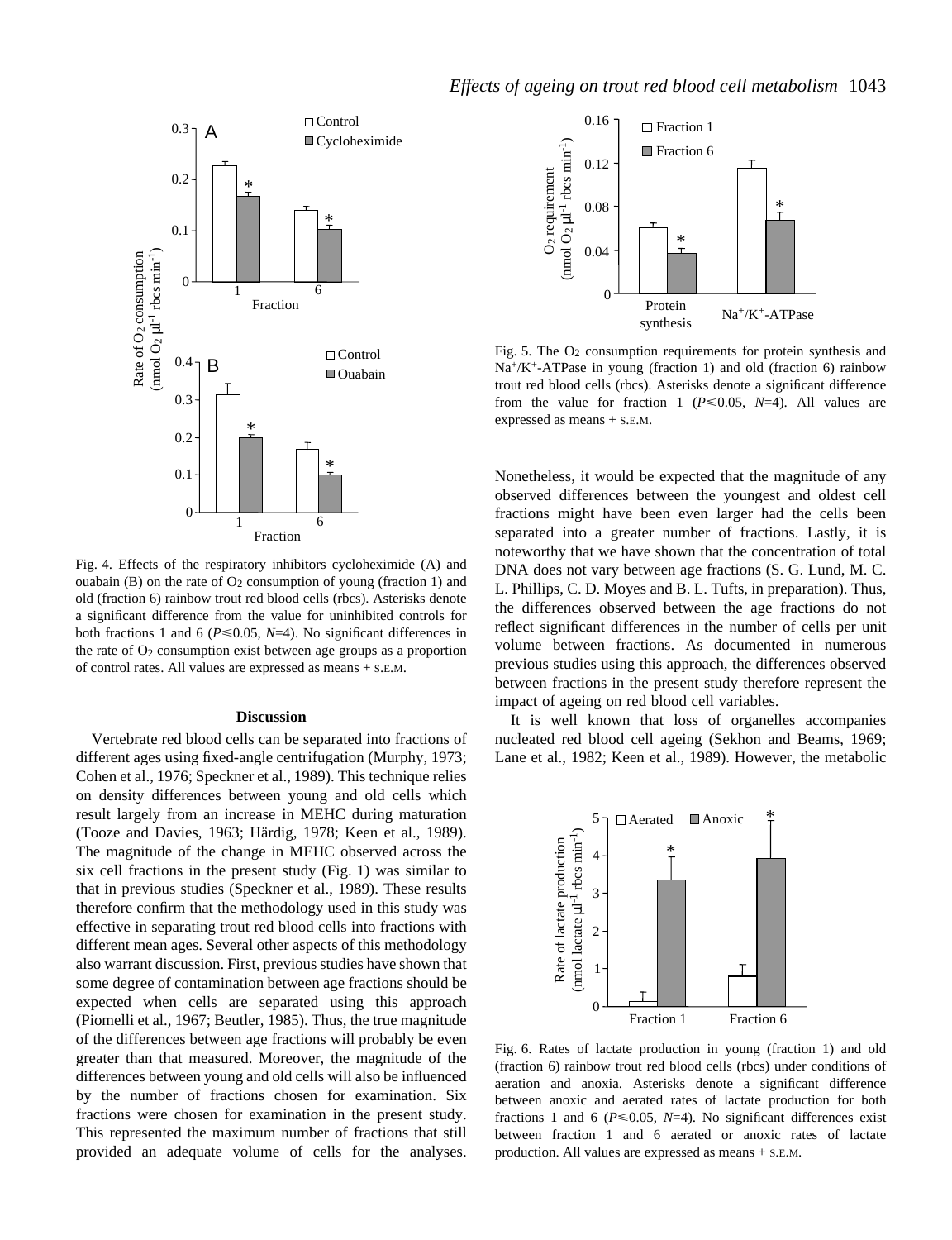impact of degradation in organelles such as mitochondria is unknown. In the present study, the rate of  $O<sub>2</sub>$  consumption was found to decline by at least 50 % in ageing rainbow trout red blood cells (Fig. 3). The underlying basis for this change appears to be due to coincident changes in both mitochondrial properties and the cellular demands for energy.

From a mitochondrial perspective, CS and COX activity measurements show that ageing in rainbow trout red blood cells is associated with a significant reduction in aerobic metabolic capacity. The CS activity in fraction 1 is 135 % of that in any other fraction (Fig. 2A), suggesting that only the youngest cells have an elevated capacity for tricarboxylic acid cycle activity. Unlike CS, the activity of COX decreases at a more gradual rate in ageing red blood cells (Fig. 2B), and the decline in activity (50 %) between fractions 1 and 6 is larger. The different trends observed between CS and COX activity are interesting for a number of reasons. First, these results suggest that cell ageing may be accompanied by changes in mitochondrial structure as well as decreased mitochondrial abundance. Specifically, CS is localized in the mitochondrial matrix (i.e. a marker for mitochondrial volume) and COX is localized in the mitochondrial inner membrane (i.e. a marker for cristae surface area). These observations are also supported by studies which show that mitochondrial degradation in ageing red blood cells is characterized by symptoms such as swelling and cristae disorganization (Sekhon and Beams, 1969; Keen et al., 1989). Second, the magnitude of the decline in COX activity is very similar to that observed for  $O<sub>2</sub>$ consumption, which suggests that COX activity may be a more accurate indicator of actual aerobic flux than is CS activity.

From a functional perspective, young and old red blood cells devote roughly the same proportion of the  $O<sub>2</sub>$  they consume to protein synthesis (Fig. 4A). Protein synthesis is energetically expensive and may account for up to 40 % of whole-animal oxygen consumption in fish (Lyndon et al., 1992). In the present study, protein synthesis accounts for 26 % of the oxygen consumption of young red blood cells and 27 % of the oxygen consumption of old cells. However, the absolute  $O<sub>2</sub>$ consumption devoted to protein synthesis in young red blood cells is approximately 50 % greater than that in old red blood cells (Fig. 5). Younger red blood cells contain more polyribosomes than old red blood cells (Lane and Tharp, 1980) and have a higher rate of oxygen consumption than older red blood cells, so it is not surprising that they devote more total O2 to protein synthesis. Similar trends were observed for the energy requirements of the  $Na^{+}/K^{+}$ -ATPase. Previous studies on Na+/K+-ATPase inhibition show that it accounts for 20–25 % of the total red blood cell O2 consumption in rainbow trout red blood cells (Tufts and Boutilier, 1991; Wang et al., 1994). In our experiments, the  $Na^{+}/K^{+}$ -ATPase accounted for a greater proportion of the total oxygen consumption; 37 % and 40 % in young and old cells respectively (Fig. 4B). The reason that our current values are somewhat higher than those of previous studies is not entirely clear, although it is noteworthy that varying degrees of adrenergic stimulation may contribute to these differences (Tufts and Boutilier, 1991). As observed for

protein synthesis, the absolute  $O<sub>2</sub>$  consumption devoted to the Na+/K+-ATPase in young red blood cells is approximately 50 % greater than that in old red blood cells (Fig. 5). As a result of the accumulation of  $Ca^{2+}$ , ageing red blood cells experience a disruption in membrane asymmetry (Schwartz et al., 1985). Since Na+/K+-ATPase activity is dependent upon the asymmetry of the phospholipid environment (Roelofsen, 1981; Deuticke and Haest, 1987), this may explain why the  $O_2$ requirements of the Na+/K+-ATPase also decrease with cell age.

The alternative route of ATP production, glycolysis, becomes increasingly important as nucleated red blood cells age. Since lactate production is unaffected by red blood cell age (Fig. 6), whereas the rate of  $O<sub>2</sub>$  consumption decreases as red blood cells age, a higher proportion of the total ATP produced in old red blood cells is derived through glycolysis. Shifts in the relative importance of aerobic and anaerobic metabolism are known to occur in other instances, such as during myogenesis in mouse C2C12 myoblasts (Leary et al., 1998). In addition, previous studies on rainbow trout red blood cells have shown that anaerobic metabolism plays a significant role in red blood cell energy production and can account for up to 28 % of cell metabolism even when  $O_2$  is present (Walsh et al., 1990). It is interesting that the decline in LDH activity (Fig. 2C) does not appear to have a negative effect on glycolytic flux. The functional significance of an apparent surplus of LDH activity in young compared with old cells is therefore unclear. By maintaining a higher concentration of LDH, young red blood cells may be able to respond more quickly to conditions of hypoxia or anoxia. Alternatively, difference in LDH activity between young and old cells may reflect different abilities to use lactate as an oxidative fuel.

In conclusion, this study shows that ageing in rainbow trout nucleated red blood cells is accompanied by significant changes in metabolism that are at least as large as those recorded and are probably even greater. Young red blood cells consume at least twice as much  $O_2$  as old red blood cells. The underlying reasons for this difference appear to be mitochondrial degradation, as indicated by reduced CS and COX activity, and lower cellular energy demands, as indicated by a decline in the proportion of O2 consumption devoted to protein synthesis and  $Na^{+}/K^{+}$ -ATPase ionoregulation. Since the rate of O<sub>2</sub> consumption in the ageing red blood cell decreases, whereas lactate production remains constant, the role of glycolysis becomes increasingly important with cell age.

Financial support for this study was provided by a Queen's Graduate Fellowship to M.C.L.P. and NSERC Operating Grants to C.D.M. and B.L.T.

## **References**

- **Betke, K. and Savelsberg, W.** (1950). Stufenphotometrische Hämoglobinstimmung mittels Cyanhämoglobin. *Biochem. Z.* **320**, 431–439.
- **Beutler, E.** (1985). Annotation. How do red cell enzymes age? A new perspective. *Br. J. Haematol.* **64**, 408–410.